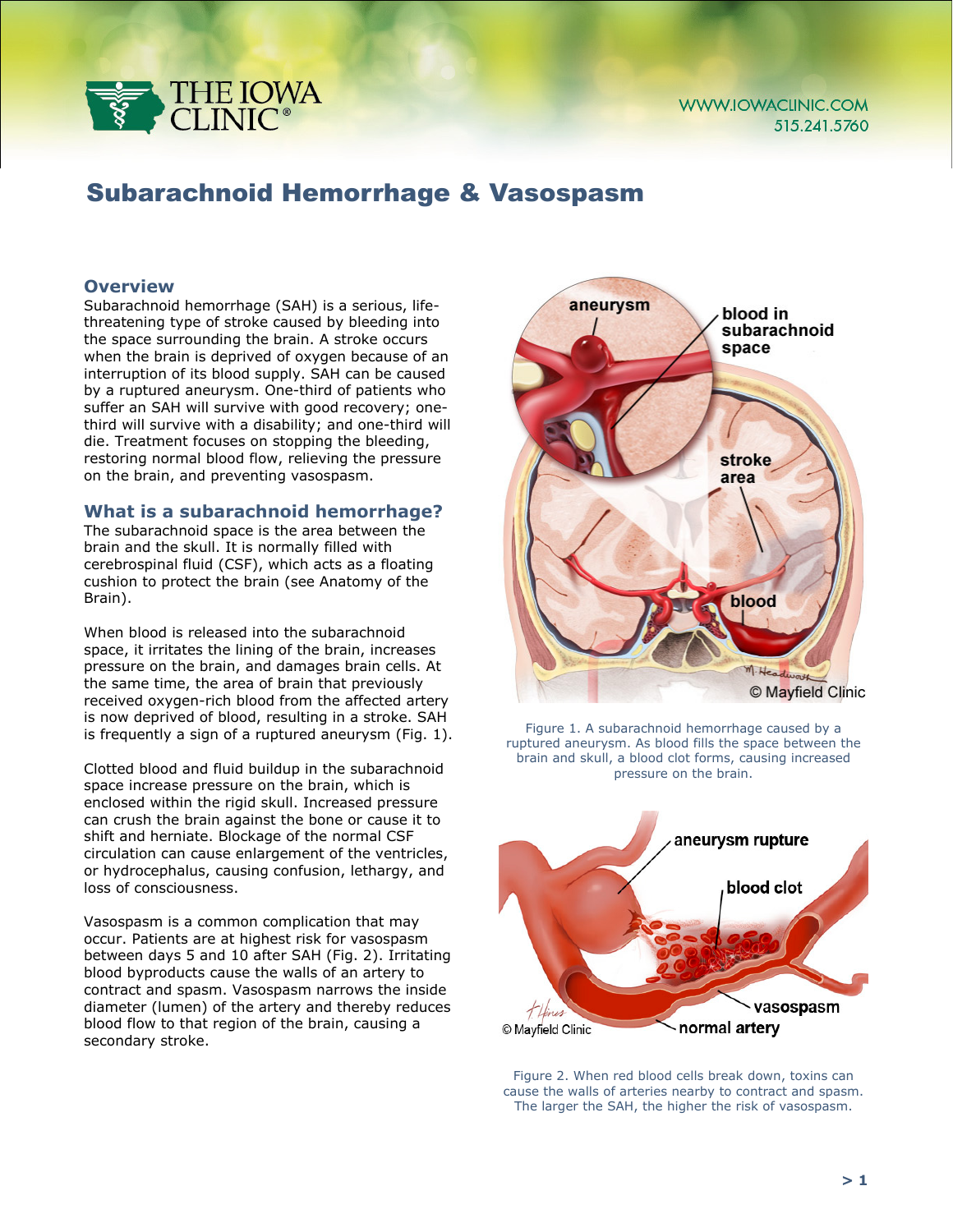# **What are the symptoms?**

If you or a loved one experiences symptoms of an SAH, call 911 immediately!

- sudden onset of a severe headache (often described as "the worst headache of my life")
- nausea and vomiting
- stiff neck
- sensitivity to light (photophobia)
- blurred or double vision
- loss of consciousness
- seizures

# **What are the causes?**

- **Aneurysm**: a balloon-like bulge or weakening of an artery wall that ruptures, releasing blood into the subarachnoid space around the brain.
- **Arteriovenous malformation (AVM)**: an abnormal tangle of arteries and veins with no capillaries in between. The weakened blood vessels can rupture and bleed.

## **Who is affected?**

SAH occurs in 6 to 11 out of 100,000 people each year. Aneurysm rupture accounts for 50 to 80% of these cases. Women have a slightly higher risk than men; the average age is 50 years. Five to 10% of strokes are caused by SAH.

# **How is a diagnosis made?**

When a patient is brought to the emergency room with an SAH, doctors will learn as much as possible about his or her symptoms, current and previous medical problems, medications, and family history. A physical exam will be performed.

Diagnostic tests will help determine the source of the bleeding.

- **Computed Tomography (CT)** is a noninvasive X-ray that provides detailed images of anatomical structures within the brain. It is especially useful to detect blood in or around the brain. A newer technology called CT angiography (CTA) involves the injection of contrast into the blood stream to view the arteries of the brain. CTA provides the best pictures of blood vessels (through angiography) and soft tissues (through CT).
- **Lumbar puncture** is an invasive procedure in which a hollow needle is inserted into the subarachnoid space of the spinal canal to detect blood in the cerebrospinal fluid (CSF). The doctor will collect 2 to 4 tubes of CSF. If the CT scan does not show evidence of bleeding but the patient's symptoms are typical for SAH, a lumbar puncture may be performed.
- **Angiogram** is an invasive procedure in which a catheter is inserted into an artery and passed through the blood vessels to the brain. Once the catheter is in place, contrast dye is injected into the bloodstream and X-ray images are taken.
- **Magnetic resonance imaging (MRI)** scan is a noninvasive test that uses a magnetic field and radio-frequency waves to give a detailed view of the soft tissues of the brain. An MRA (Magnetic Resonance Angiogram) is the same noninvasive study, except that it is also an angiogram, which means it examines the blood vessels in addition to structures of the brain.

# **What treatments are available?**

Treatment for SAH varies, depending on the underlying cause of the bleeding and the extent of damage to the brain. Treatment may include lifesaving measures, symptom relief, repair of the bleeding vessel, and complication prevention.

For 10 to 14 days following SAH, the patient will remain in the neuroscience intensive care unit (NSICU), where doctors and nurses can watch closely for signs of renewed bleeding, vasospasm, hydrocephalus, and other potential complications.

## **Medication**

Pain medication will be given to alleviate headache, and anticonvulsant medication may be given to prevent or treat seizures.

## **Surgery**

If the SAH is from a ruptured aneurysm, surgery may be performed to stop the bleeding. Options include:

- **Surgical clipping**: an opening in the skull (craniotomy) is made to locate the aneurysm. A small titanium clip is placed across the neck of the aneurysm to stop blood flow from entering.
- **Endovascular coiling: a catheter is inserted** into an artery in the groin during an angiogram. The catheter is advanced through the blood stream to the aneurysm. Platinum coils or liquid glue (Onyx) are packed into the aneurysm to stop blood flow from entering.

## **Controlling hydrocephalus**

Clotted blood and fluid buildup in the subarachnoid space may cause hydrocephalus and increase intracranial pressure. Blood pressure is lowered to reduce further bleeding and to control intracranial pressure. Excess cerebrospinal fluid (CSF) and blood can be removed with 1) a lumbar drain, which is inserted into the subarachnoid space of the spinal canal in the lower back, or 2) a ventricular drain, which is inserted into the ventricles of the brain.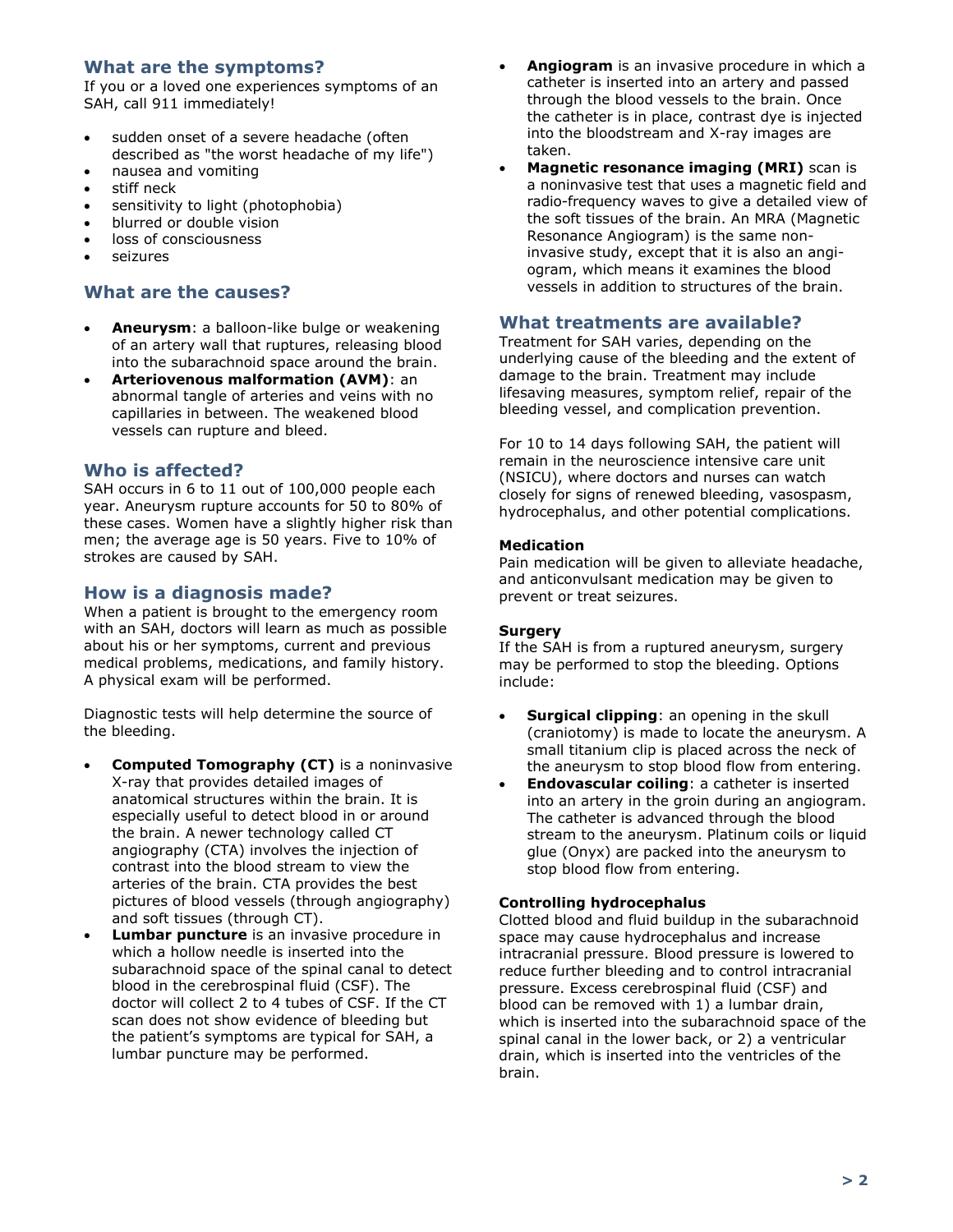#### **Controlling vasospasm**

Five to 10 days after an SAH, the patient may develop vasospasm. Vasospasm narrows the artery and reduces blood flow to the region of the brain that the artery feeds. Vasospasm occurs in 70% of patients after SAH. Of these, 30% have symptoms that require treatment [1].

A patient in the NSICU will be monitored for signs of vasospasm, which include weakness in an arm or leg, confusion, sleepiness, or restlessness. Transcranial doppler (TCD) ultrasounds are preformed routinely to monitor for vasospasm. TCDs are used to measure the blood flow through the arteries (Fig. 3). This test can show which arteries are in spasm as well as the severity. To prevent vasospasm, patients are given the drug nimodipine while in the hospital. Additionally, "Triple H Therapy" is used:

- Hypertension: involves increasing the blood pressure to force blood through the narrowed arteries.
- Hypervolemia: involves increasing IV fluids to make more blood volume.
- Hemodilution: involves making the blood thin and watery so that it flows more easily through narrowed arteries.

If vasospasm is severe, patients may require an injection of medication directly into the artery to relax and stop the spasm. This is done through a catheter during an angiogram. Sometimes balloon angioplasty is used to stretch open the artery [2].

## **Clinical trials**

Clinical trials are research studies in which new treatments—drugs, diagnostics, procedures, and other therapies—are tested in people to see if they are safe and effective. Research is always being conducted to improve the standard of medical care. Information about current clinical trials, including eligibility, protocol, and locations, are found on the Web. Studies can be sponsored by the National Institutes of Health (see www.clinicaltrials.gov) as well as private industry and pharmaceutical companies (see www.centerwatch.com).

## **Recovery**

Recovery and prognosis are highly variable and largely dependent on the severity of the initial SAH. In general, one-third of patients who suffer a SAH will survive with good recovery; one-third will survive with a disability or stroke; and one-third will die.

SAH patients may suffer short-term and/or longterm deficits as a result of the bleed or the treatment. After a patient is discharged from the hospital, treatment may be continued at a facility that offers personalized rehabilitation therapies following a serious brain injury. A doctor who



Figure 3. Transcranial Doppler (TCD) uses ultrasound to examine the arteries, measure blood flow, and look for signs of vasospasm.

specializes in rehabilitation will oversee this care, which can include physical, occupational, and speech therapy.

Common problems faced by patients following brain injury include physical limitations and difficulties with thinking and memory. Some of these deficits may disappear over time with healing and therapy. The recovery process is long, and it may take weeks, months, or years to understand the level of deficits incurred and for the patient to regain function.

**Speech and language deficits** can make selfexpression difficult. Aphasia is a total or partial loss of the ability to understand or use words. It is caused by damage to the brain's language center. Some people recover from aphasia after a brain injury, while others may have permanent speech and language problems. Less common problems include understanding what is being said or having trouble reading and writing.

#### **Weakness or paralysis in the arms and legs**

may occur following an aneurysm rupture. This problem usually affects either the left or the right half of the body and may include the arm, leg, and face. This weakness may improve over time, and rehabilitation may help a patient become stronger and learn to function at the best of his or her ability.

**Visual problems** may occur because of bleeding into the eye or damage to the nerves that send or interpret signals from the eye to the brain.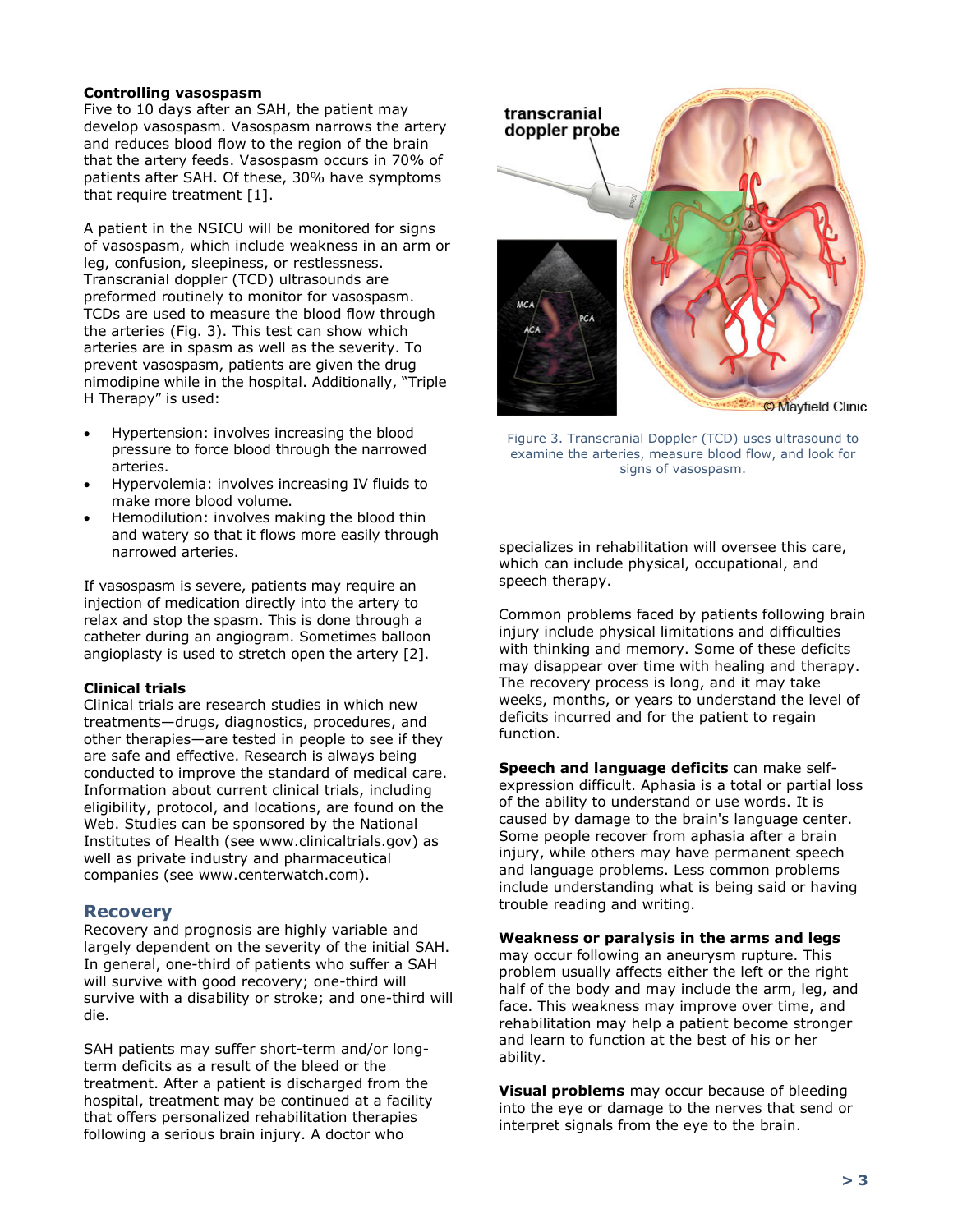**Seizures** may occur after an aneurysm ruptures. During a seizure, part of the body may begin to shake or twist. Seizures usually stop on their own, but medicine is available to prevent seizures or stop them when they are occurring. A person who suffers more than one seizure is said to have epilepsy.

**Side effects of medications** may produce rashes, itching, nausea, changes in appetite, and sleepiness. The doctor will review your past medical history to try to determine whether you are at risk of having a side effect. However, reactions to medications usually cannot be predicted, and the first clue likely will appear when you notice something different. Tell your nurse or doctor if you are having a problem that your medications might be causing.

**Fatigue** is an overwhelming lack of energy that is commonly seen after a brain injury. The sleep lost in the NSICU also contributes to this fatigue. It may be present for many weeks after you are discharged from the hospital. Fatigue will decrease over time as your physical fitness improves. Regular sleep habits and daily naps will reduce your fatigue.

**Headaches** are common after SAH. They tend to improve as time goes by.

**Short-term memory loss** may cause you to not remember what you did this morning, or whom you talked to on the telephone. You could get lost while driving and forget how to go home or to other familiar places. You may have problems learning new things and remembering old things.

**Lack of attention and concentration** may make it hard to stay focused on a task or problem. You may be easily distracted. It may be easier to focus on one task at a time. Try to do things in a quiet setting.

**Change in perception** may make people, places, and things appear different than they did before your brain injury. An aneurysm survivor once likened her experience to coming home after a long trip and finding that everything in the house had changed. The house and furniture was still there, but everything looked and felt different.

**Difficulty with organization** may make you forget how to go about daily chores such as cooking a meal, or cleaning your house. It is best not to do too many things at once. Using timers, pillboxes, calendars, notebooks, day planners, and voice recorders can be helpful.

**Personality changes** can occur after a brain injury. These changes can range from a lack of getup-and-go to mood swings to severe depression. You may become more irritable and may cry easily.

Signs of depression should be reported to ensure proper professional help and medication.

The following advice comes from physicians and survivors of brain injury: Moderate exercise, a steady sleep pattern, and a healthy diet go a long way toward providing the best chance possible for clear thinking and good conversation. Improving concentration skills and energy levels are two reasons to avoid tobacco and alcoholic beverages.

The most successful recovery will include:

- Not expecting too much of yourself, or pushing yourself too hard.
- Not returning to work and doing a full work load too early.
- Not minimizing your difficulties.

It is very important to:

- Ask for help from professionals who are familiar with the challenges related to your type of medical experience.
- Continue all therapies as needed.
- Be willing to ask and accept help from family and friends.
- Join a support group to meet and talk with people who have shared the same type of brain injury, recovery, and struggles.
- Discuss problems with your neurosurgeon, other physicians, and therapists at your followup visits.

As your recovery progresses, the problems you face may resolve. If they do not, plans can be developed to help you cope with the changes you are facing.

#### **Sources & links**

If you have more questions or would like to schedule an appointment with one of our neurosurgeons, please call (515) 241-5760. Our offices are located on the Iowa Methodist Campus.

#### **Sources**

- 1. Bederson JB, et al. Guidelines for the management of aneurysmal subarachnoid hemorrhage. Stroke 40:994-1025, 2009
- 2. Andaluz N, Tomsick TA, Tew JM Jr, van Loveren HR, Yeh HS, Zuccarello M. Indications for endovascular therapy for refractory vasospasm after aneurysmal subarachnoid hemorrhage: experience at the University of Cincinnati. Surg Neurol 58:131-138, 2002

#### **Links**

National Brain Aneurysm Foundation [www.bafound.org](http://www.bafound.org/)

National Stroke Association [www.stroke.org](http://www.stroke.org/)

American Stroke Association [www.strokeassociation.org](http://www.strokeassociation.org/)